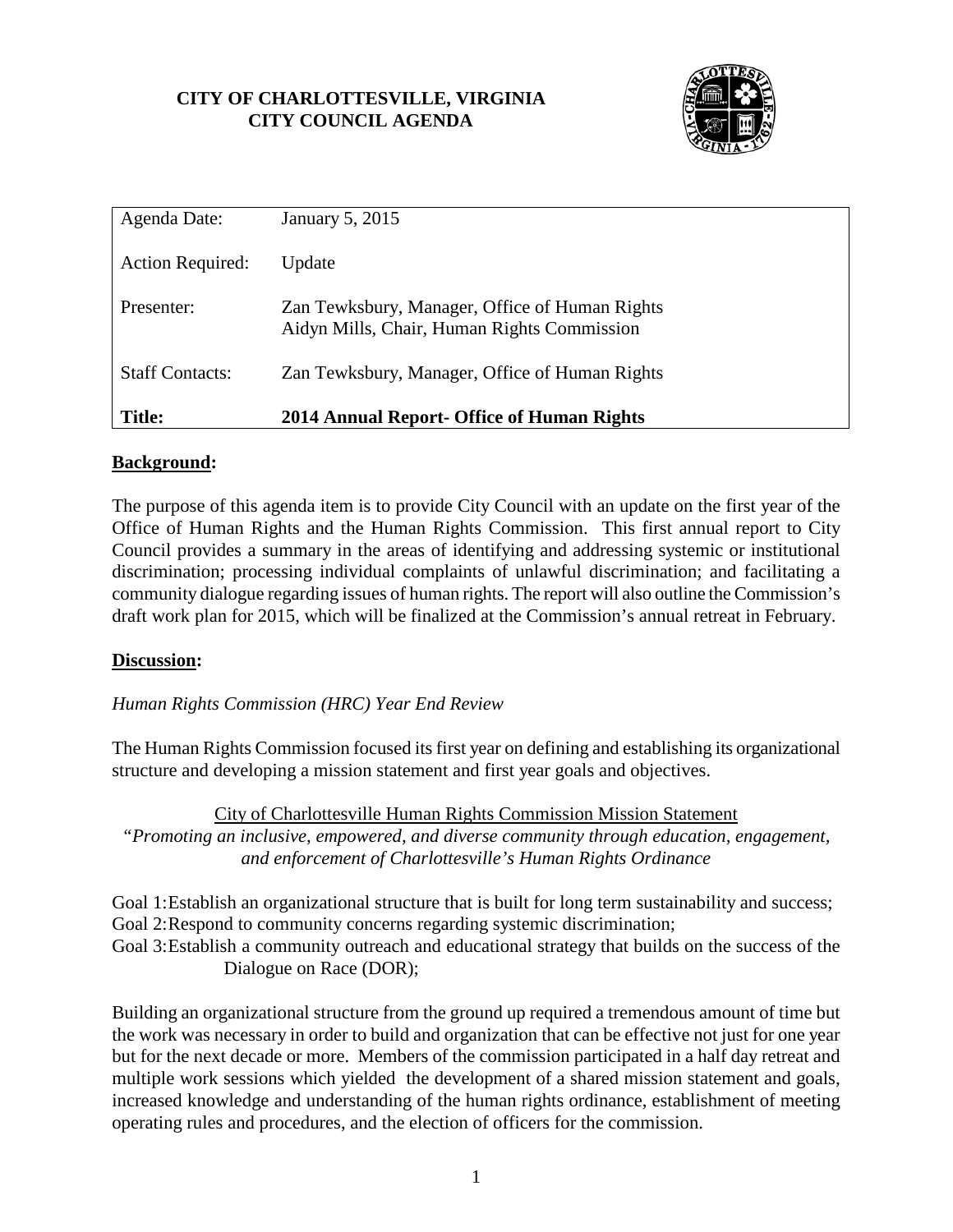Under the Human Rights Ordinance, the HRC is charged with identifying and reviewing official policies and practices that either may be unlawful discriminatory practices, or produce disparities that adversely impact individuals on the basis of one or more protected classes, including race, color, national origin, religion, sex, pregnancy, childbirth or related medical conditions, marital status, age, or disability, criminal record, and income. Per this charge, the Human Rights Commission began an exploration of potential areas of focus for systematic examination. Through a process of in-depth discussions during several work sessions; the review of task force and other reports and data; meetings with community leaders - including Ridge Schuyler of Charlottesville Works Initiative, Chris Engel and Hollie Lee of the City's Department of Economic Development, and School Board Chair Juan Diego Wade - education and jobs were identified as areas for the Commission to examine over the next several years. Recently, the HRC has been approached regarding disproportionate contact with law enforcement and the potential role the commission could play if the scope is expanded, and gender violence. These two topics will be discussed in detail at their 2015 retreat in February.

In 2014, the HRC also examined specific policies and practices in direct response to citizen-initiated concerns. For example, the Commission formed a committee to address a citizen concern regarding the Virginia High School League's recent adoption of a transgender athlete policy that as written appeared would adversely impact transgender students, a protected class under the Human Rights Ordinance. In consultation with City legal counsel, the committee researched medical best practices with respect to sex reassignment surgery for minors, and other school districts' transgender athlete policies around the country, resulting in a recommendation, shared with the Charlottesville City Schools School Board, that the policy be revised to be more inclusive of and less burdensome on, our City's transgender students.

During the inaugural year of the Office of Human Rights, a concerned citizen requested that that OHR review the mission, goals and policies of the City's Sister Cities Commission. The citizen expressed concern that some of the Countries laws may condone acts that violate the human rights of their citizens. After meeting with members of the Sister Cities Commission and discussing their mission, goals and policies it was determined that the mission and goals were to promote brotherhood and understanding and that these goals were consistent with the spirit of the HRO.

OHR was also asked to look into the removal of the slavery memorial on Court Square. A citizen had contacted the Office and wanted to know why the City removed the plaque from the building and placed a much smaller plaque on the sidewalk. Working with Neighborhood Development Services, it was determined that the plaque was removed by the owner of the building. The City temporarily placed a smaller memorial on the sidewalk (a more visible memorial will be placed on the sidewalk in the spring of 2015).

While members of the HRC are well known within the Charlottesville community the commission was an unknown entity. In order to increase the visibility and inform the community about the role of commission the group developed a strategy in consultation with the Office of Human Rights in which members and/or staff provided presentations on the human rights ordinance, attended various community meetings (NAACP, Mindful of Race, CRHA Residents Association Meeting) , sponsored and participated in numerous workshops (Racial and Ethnic History of Charlottesville, Bridges Out of Poverty,) and attended and participated in various dialogues and festivals, (Juneteenth Celebration, PRIDE festival, African-American Festival, and Ebenezer Baptist Church Community Celebration etc.) which provided an opportunity to inform people about the HRC and the work they do and learn about some of the systemic challenges facing individuals.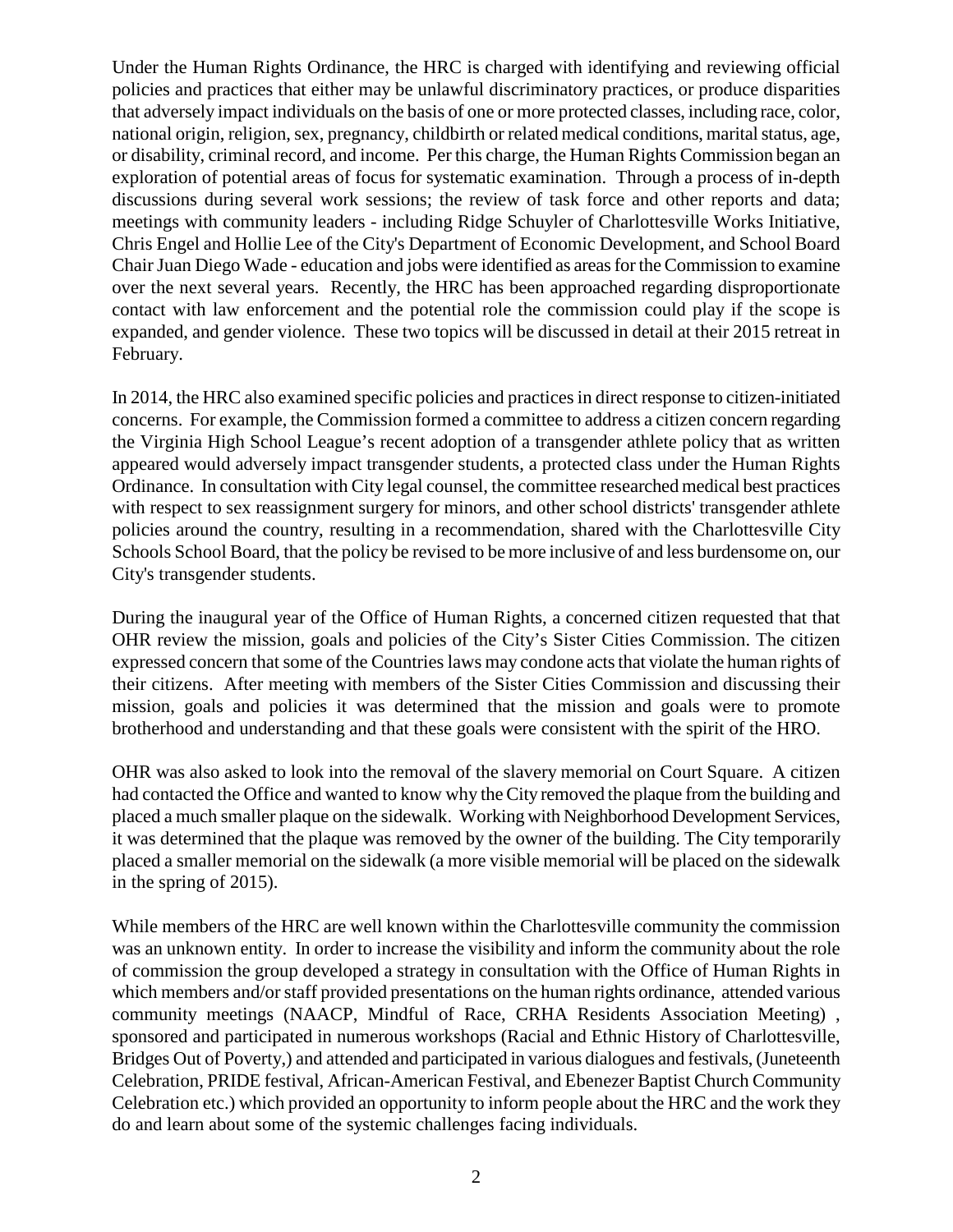#### *Office of Human Rights (OHR) Year End Review*

The Office of Human Rights has four primary responsibilities; identifying and reviewing policies and practices of the City of Charlottesville and its boards and commissions and other public agencies within the city, collaborating with the public and private sectors to provide awareness, education and guidance on methods to prevent and eliminate discrimination citywide; assisting individuals who believe they are the victim of an act of unlawful discrimination within the city and serving as a forum for the discussion of human rights issues, and be responsible for conducting ongoing efforts to engage community members in an open, honest and creative dialogue regarding issues of equity and opportunity, including but not limited to issues considered by the City's Dialogue on Race initiative.

I. *Collaborating with the public and private sectors to provide awareness, education and guidance on methods to prevent and eliminate discrimination citywide.*

In an effort to prevent and eliminate discrimination Citywide, the OHR successfully partnered with a number of organizations with similar missions. Over the past year OHR and Piedmont Housing Alliance have partnered to present a Fair Housing Panel discussion during Fair Housing Month and established a formal memorandum of understanding that allows the sharing of information and establishes a formal referral system between the two.

The Office participated in a number of community events, neighborhood meetings, joint organizational meetings, and community functions which are detailed on Attachment A.

## II. *Identification of Policies and Practices of an institutional nature that may have a discriminatory impact on protected classes under the Ordinance, including based on income and criminal record*

Over the year, the Office of Human Rights received twenty-four community concerns of a potentially systemic nature. These concerns tended to concern the following issues: 1) the equity of resource allocation in lower wealth communities; 2) the impact of court systems (family and criminal justice) on those families that are single-parent, lower wealth, and/or of color; 3) City policies or practices that impact persons based on their gender identity, sexual orientation, or transgender status; and 4) racially-biased policing. The most frequently raised issue was concerns of biased policing (8), followed by equity of resource allocation in lower wealth communities (5), policies or practices that have an impact on the basis of gender identity, transgender status, or sexual orientation  $(4)$ , commemoration of the City's enslaved population (2) and disabled access to public facilities (1).

Apart from referring all concerns of a systemic nature to the Human Rights Commission for its consideration, in response to a disabled citizen's concern about being able to access City playground areas with her child, OHR staff sought the assistance of the Parks and Recreation Department and the City's ADA Coordinator to help improve access to park facilities for all our citizens in wheelchairs. The OHR was also responsible for seeking an answer to inquiries about the removal of the slave auction plaque from a building in Court Square and other concerns about the proper memorialization of the City's historic enslaved population, with assistance from Neighborhood Development Services. Finally, in response to concerns raised of biased policing, OHR staff established a presence on the City's Disproportionate Minority Contact ("DMC") Task Force's, Policy, Training, and Education subcommittees for the group's implementation phase, and stands ready to provide staff support to the HRC in the event the task force's mission is expanded to include adult minority contact with law enforcement.

The Office and the Commission are currently in the process of prioritizing and selecting two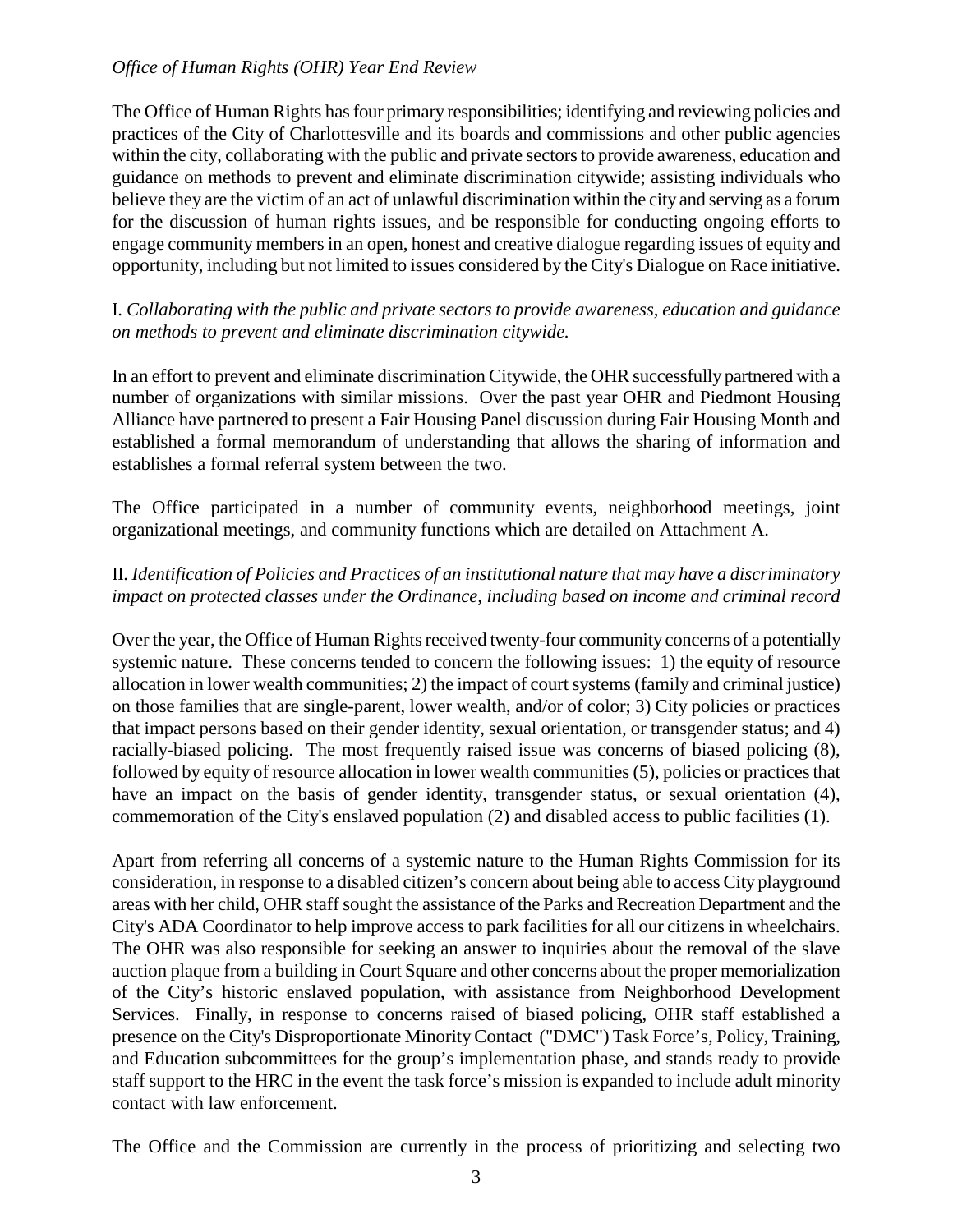systemic issues that have been brought forward over the past year and will incorporate those issues into the 2015 work plan.

## *III. Engaging community members in an open, honest and creative dialogue regarding issues of equity and opportunity, including but not limited to issues considered by the City's Dialogue on Race initiative*

The OHR continues to carry on the tradition of the DOR by offering opportunities for the community to come together and discuss issues of race, equity, and opportunity. The Office partnered with Ebenezer Baptist Church on a series of meetings exploring the issues that led to the explosion of violence in Ferguson, Missouri and the beginning of a community plan to ensure that Charlottesville, Virginia does not become the next Ferguson, Missouri. The office assisted in facilitating the development of a community action plan which led to the recent meeting and shared goals between Charlottesville, Albemarle and the University of Virginia Police Departments and the leaders of three African-American churches and their congregations. For a listing of events and forums sponsored by the OHR, please see Attachment B.

## IV. *Assisting individuals who believe they are the victim of an act of unlawful discrimination within the city*

The Office of Human Rights receives, refers or investigates, and attempts to conciliate individual complaints of discrimination within the City of Charlottesville in employment, housing, education, credit, and public accommodations. The Office has created an intake mechanism for the receipt of, and, in cases where the incident occurred within the City of Charlottesville but was required under the Ordinance to be referred to another agency, the tracking pending disposition of all such referred complaints. As of December 19, 2014 the Office of Human Rights has received 107 intakes. Of that total 24 were classified as "systemic". Of the remaining 83 intakes 64 were located within the City, with 12 located in Albemarle County and 7 from other jurisdictions.

Under the Human Rights Ordinance, all employment complaints that involve workplaces of fifteen or more employees must be referred to the Equal Employment Opportunity Commission (EEOC). Through an agreement reached by City Council as part of the creation of the Office of Human Rights, the Equal Employment Opportunity Commission's Richmond office sends a representative for one day each month to meet with those whose employment complaints fall under EEOC jurisdiction. The Office had been in discussions with the former director of the Richmond EEOC office about creating an interagency Memorandum of Agreement for referrals and data sharing and plans to finalize that agreement with the new leadership in Richmond in early 2015.

Individual complaints that the Office of Human Rights may investigate under the Human Rights Ordinance include those alleging unlawful discriminatory practices in: 1) employment (six to fourteen employees only, and only where there has been a firing); 2) private education; 3) credit; and 4) public accommodations. The process for handling cases of individual discrimination begins with a confidential phone call or in-office visit by a potential complainant to gather basic contact information, the location and date(s) of the subject incident as well as some general information about the basis for the caller believing the incident may be a violation of the Human Rights Ordinance. After ascertaining that the Office has jurisdiction (involving an incident within the corporate boundaries of the City, within a year, and involving one of the five protected activities) the complainant is asked to fill out and sign a complaint form documenting the incident. The complainant is at this time advised of the Office's free mediation program and given a form to fill out indicating their willingness or not to participate in mediation as an alternative to full investigation.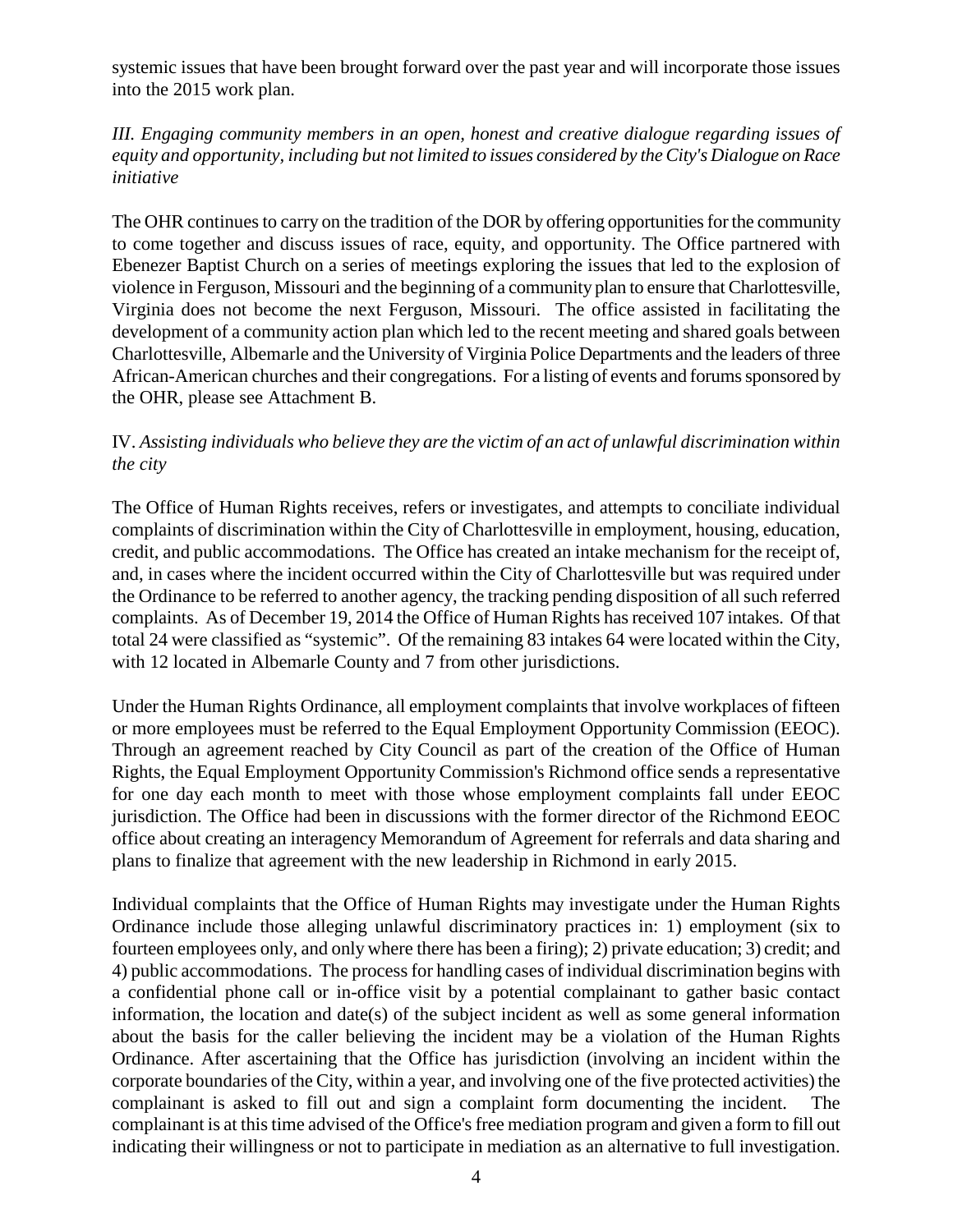Within two weeks, or as soon after as practicable, of a complainant filling out a complaint form, the respondent (party against whom the complaint has been made) is sent a letter detailing the nature of the complaint, and asked to provide a response in writing to the complaint within 30 days. The respondent's letter also includes an explanation of the Office's mediation program and a form where the respondent may indicate its willingness or not to participate in mediation as an alternative to investigation.

In some cases, where the complainant gives permission, there has been direct contact from the Office by phone or an in-person meeting with a representative of the respondent to discuss the issues raised by the complaint, or to gather information that might help determine whether sufficient facts exist to go forward with a full investigation. With no authority of the Office to compel production of documents or other information from a potential respondent at the initial investigation phase, (as there is under the Ordinance later on in the process where the Human Rights Commission may have voted to hold a public hearing), the need to utilize alternative means of gathering information may arise.

The Office has set a goal of 180 days to achieve conciliation, closure, or investigation and issuance of findings to the Human Rights Commission for all cases. This metric will be tracked in 2015 for feasibility, as all open investigations are as of this date less than 180 days old.

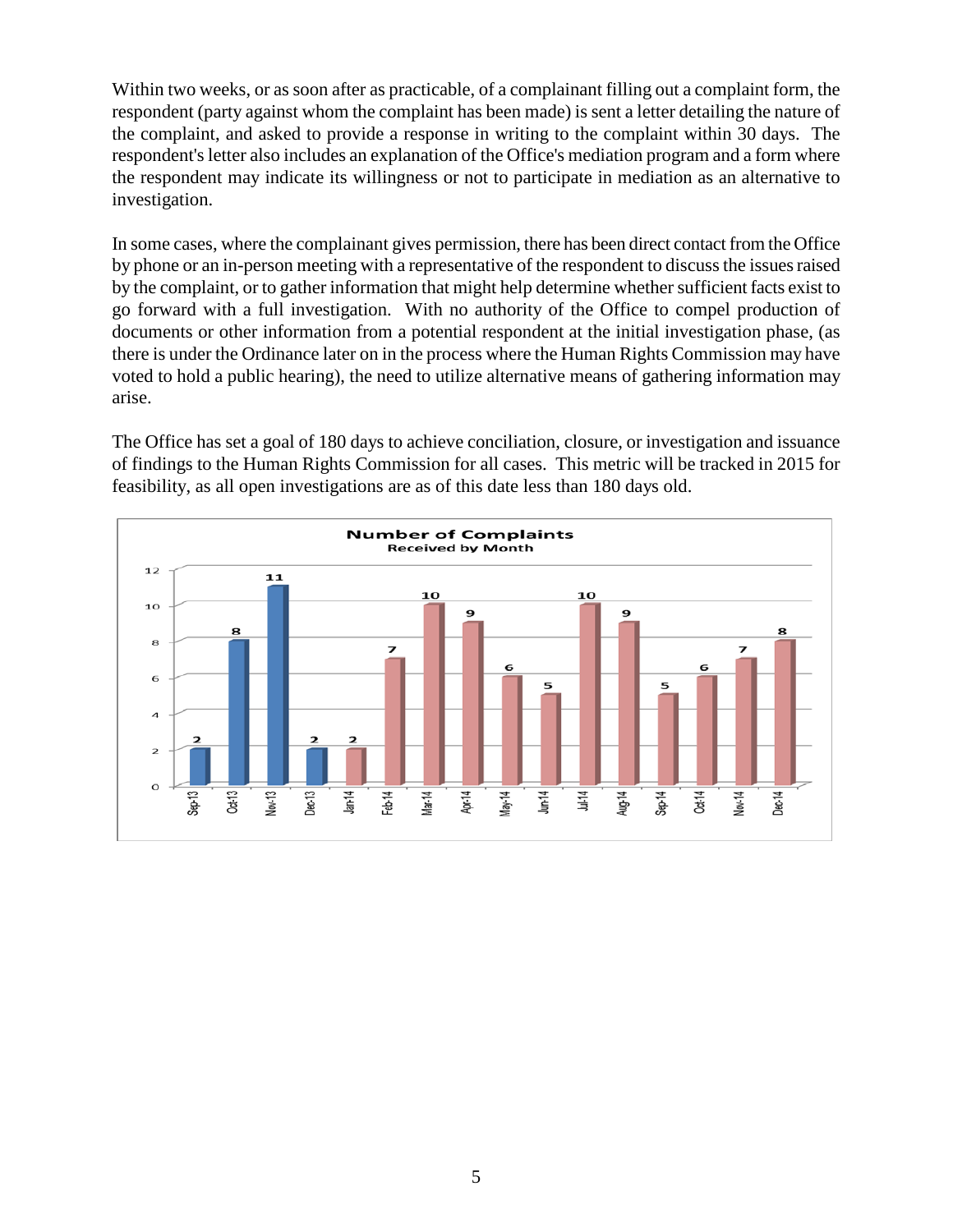

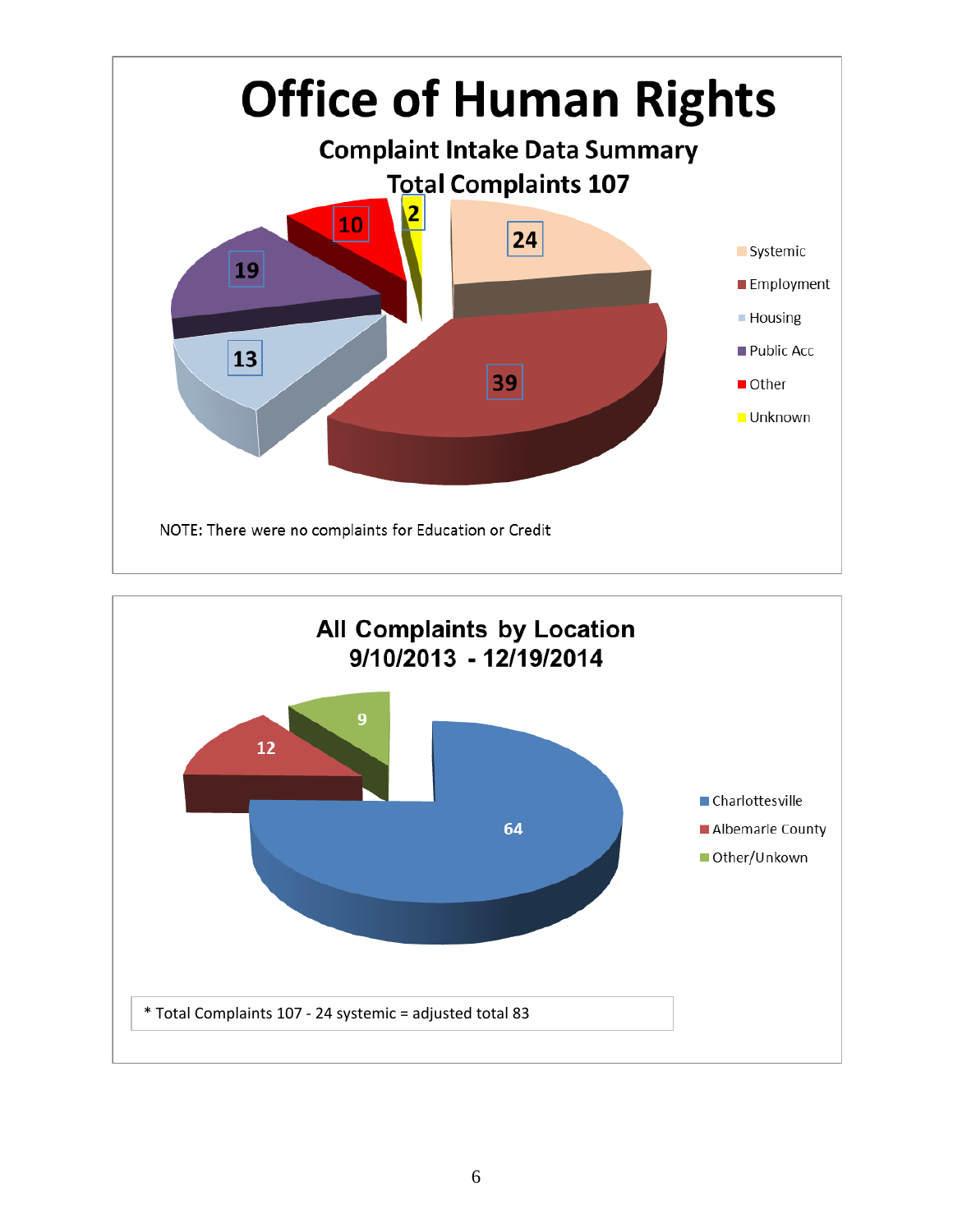|               |                  |               | Referred    |          |          | Under      |    |
|---------------|------------------|---------------|-------------|----------|----------|------------|----|
|               | Administratively | Open Under    | to          | Referred | Referred | Review     |    |
|               | Closed           | Investigation | <b>EEOC</b> | to PHA   | to Other | <b>HRC</b> |    |
| Employment    |                  |               | 20          |          |          |            | 20 |
| Public        |                  |               |             |          |          |            |    |
| Accommodation |                  |               |             |          |          |            | 12 |
| Housing       |                  |               |             |          |          |            | 8  |

Complaints within the City of Charlottesville excluding the systemic. 40

## *Housing Complaints*

Under the Human Rights Ordinance, all complaints alleging housing discrimination must be referred to Piedmont Housing Alliance, the local fair housing agency. A Memorandum of Agreement entered into in 2014 between the Office of Human Rights and Piedmont Housing Alliance provides data sharing on Charlottesville-based housing discrimination complaints. To date, there have been thirteen referrals to Piedmont Housing Alliance from the Office, eight of which occurred within the City. As of its last reporting period, which ended June 30, 2014, Piedmont Housing Alliance had received 27 intakes in its office that related to housing discrimination complaints or fair housing compliance questions.

## *Employment Complaints*

To date, the Office has referred a total of 39 employment complaints to the EEOC, with 20 of those complaints from within the City of Charlottesville, and most of the rest from Albemarle County. To date, the Office has received no employment complaints occurring within the City that it has the authority to retain and investigate in-house. The distribution of the employment complaints received by the Office from within the City by protected class is listed below, which shows that race was the most frequently reported basis for a complaint of this type (43%), followed by age (24%), disability (14%), sex (9%), and pregnancy and religion (5% each).

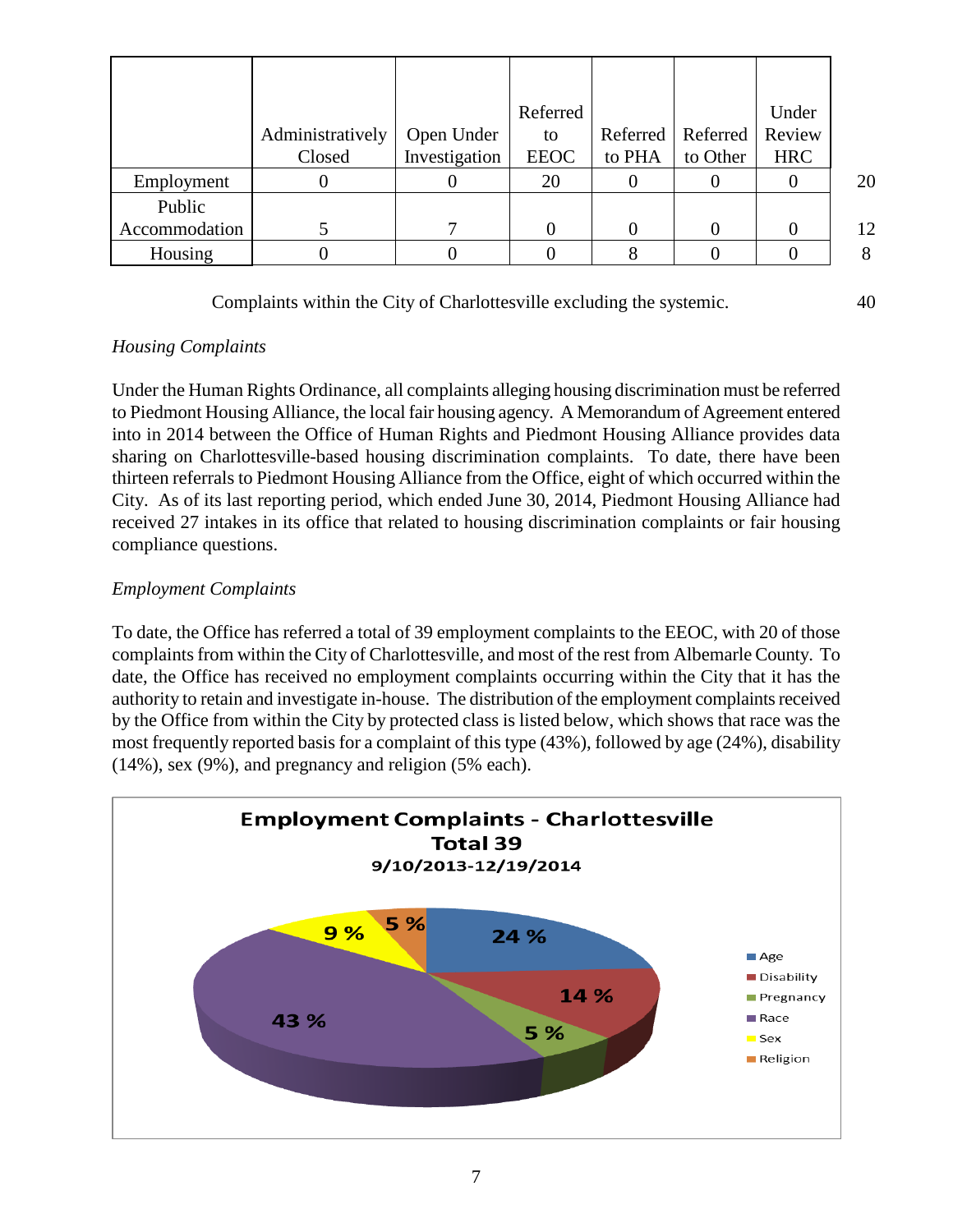### *Public Accommodation Complaints*

In all, of the nineteen total complaints of public accommodation discrimination the Office received, twelve were located within the City, with all but one of the remainder located in Albemarle County. Of those twelve, two were administratively dismissed as lacking subject matter jurisdiction, meaning that their facts did not constitute a denial of services or access to a place of public accommodation as defined under the law. These parties were referred to other agencies or advised to consult an attorney about their issue.

Two complaints of bus ridership discrimination (busses are places of public accommodation) were referred to Charlottesville Area Transit (CAT) to be investigated under its Title VI program, per the terms of an inter-departmental Memorandum of Agreement, which also provides for data sharing on the disposition of complaints referred to CAT from the Office of Human Rights. Both cases were investigated and dismissed, as the facts did not constitute a denial of service.

One case involved a person with a service animal not feeling welcome in a business the person entered, rather than about being denied access or services. The citizen welcomed the suggested resolution of the Office creating a flyer on the rights of persons with assistance or service animals to be distributed to City businesses. That flyer is currently in production.

Another person reported being denied access to a City business but declined to identify the business by name; this complaint is on hold pending a decision of the complainant of whether to go forward so that an investigation can take place.

The remaining five public accommodations complaints are presently being investigated. Most complainants have indicated a willingness to use mediation.

The distribution of public accommodations complaints by protected class is set out in the following chart, which shows that the most frequent basis of this type of complaint was disability (47%), followed by sex (20%), national origin and race (13% each), and religion (7%).



As 2014 draws to a close, the OHR and the HRC are focused on what can be accomplished in 2015. The OHR will continue to play a leadership role for justice and equal opportunity for all residents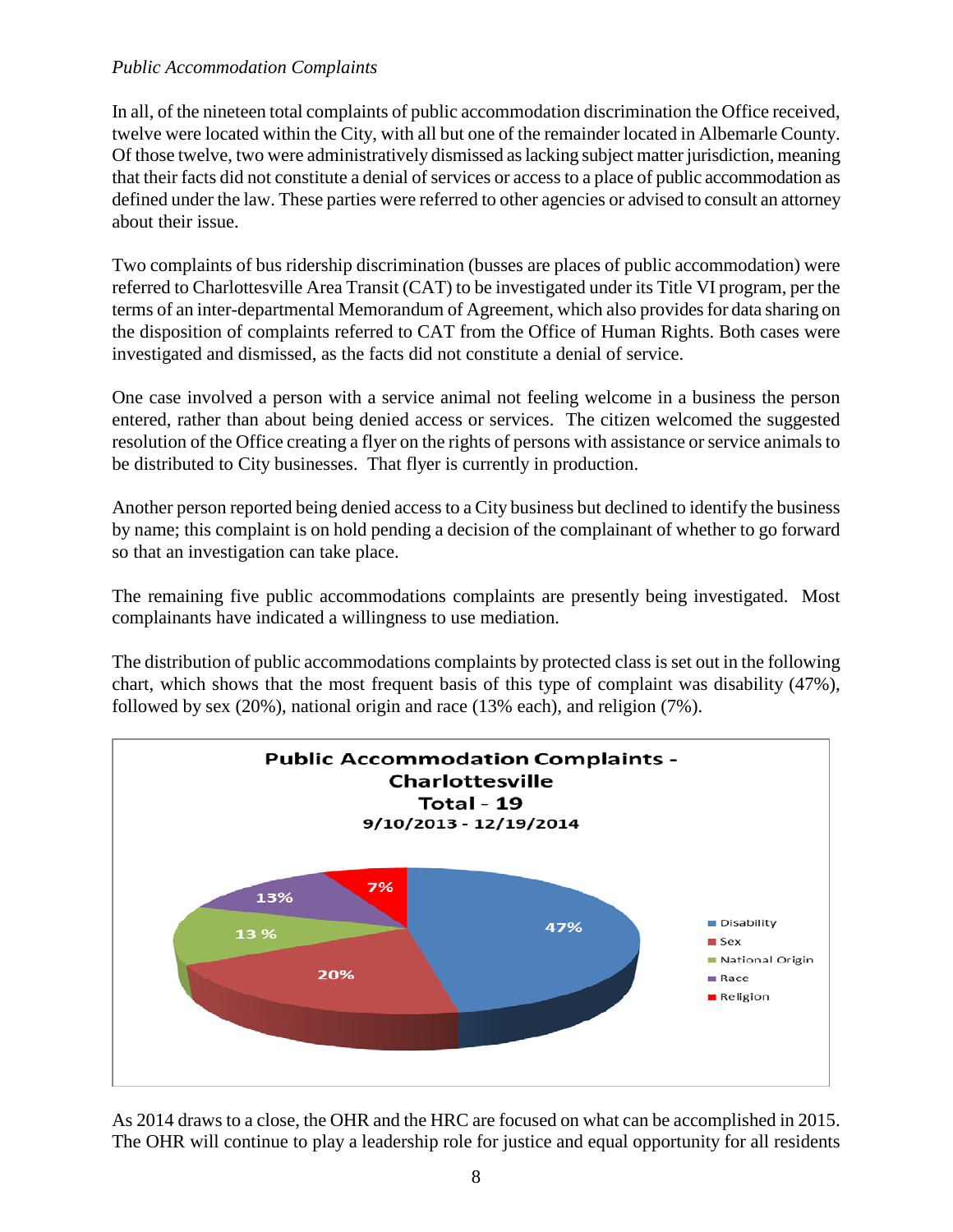along with providing guidance in the role of civil and human rights. The OHR has established relationships in the Charlottesville community and is beginning to be viewed as a resource for those who believe they have been discriminated against and for those who want to ensure equal opportunity for all in Charlottesville. As part of the Office's outreach activities, we plan on developing and implementing a training program regarding the prevention of discrimination in the workplace, which meets the needs of our local businesses. Partnerships with the Jefferson-Madison Regional Library, the University of Virginia, the Thomas Jefferson Universalist Unitarian Church and other faith communities that will allow the facilitation and discussion, panels, around human rights themes, including and race, gender identity. The Office will also resurrect and manage the City's Community Bridge Builders program top honor community members whose efforts have promoted diversity and mutual understanding, including appointing a nominating committee and hosting an annual awards ceremony;

The Dialogue on Race arm of the Office will continue to be active and serve as a resource for the community. The DOR will continue to function as a safe forum where individuals can converse. The DOR will continue to lead and support community efforts such as "Can Ferguson Happen Here". Ongoing community dialogues on issues of race, such as institutional racism, white privilege, and micro-aggressions will also continue.

The OHR is poised to provide leadership and support if Council elects to expand or create another task force that examines disproportionate minority contact with the adult criminal justice system. Additionally, recent concerns and perceptions about children of color in the foster care system are on the OHR's radar to examine.

The Office will continue to function as a referral and investigative resource for individuals who believe they have been discriminated against in the City of Charlottesville and the surrounding area. The Office will be finalizing a Memorandum of Understanding with EEOC, which will hopefully provide more real time data regarding cases in the City that fall under their purview.

The Human Rights Commission's work plan will be finalized at their retreat in February of 2015. As mentioned earlier, the Commission will determine which systemic issues they would like to focus on in 2015. Below is a list of issues that will be considered (this list is not exhaustive and others may be added to the list between now and the retreat):

- Disproportionate minority contact with the adult criminal justice system
- Gender violence
- The impact of court systems (family and criminal justice) on those families that are singleparent, lower wealth, and/or of color;
- City policies or practices that impact persons based on their gender identity, sexual orientation, or transgender status; and
- Racially-biased policing

## **Alignment with City Council's Vision and Priority Areas:**

The mission of the Human Rights Commission -- "Promoting an inclusive, empowered, and diverse community through education, engagement, and enforcement of Charlottesville's Human Rights Ordinance" -- aligns directly with City Council's vision of becoming "One Community Filled with Opportunity." This mission likewise aligns directly with City Council's Strategic Plan Goal 5: "Foster Strong Connections," specifically Goal 5.1, to "respect and nourish diversity." There is alignment also with Council's Strategic Plan Goal 2, to "be a safe, equitable, thriving, and beautiful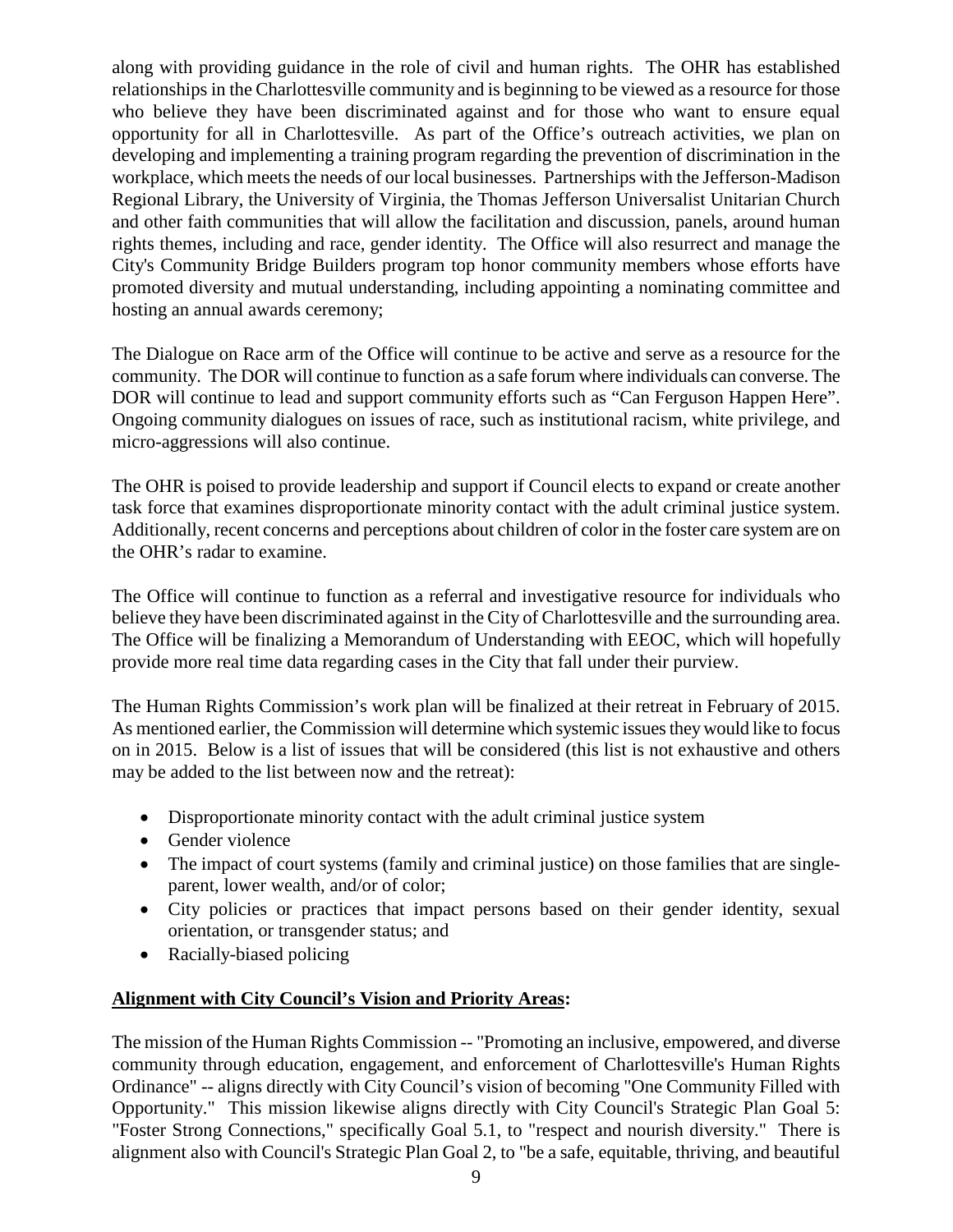community" and with Council's Vision 2025 goal of becoming "a community of mutual respect."

## **Community Engagement:**

The OHR has monthly meetings and work sessions that are open to the public and offered a community forum in November of this year. Please see attachments A and B for a comprehensive list of activities.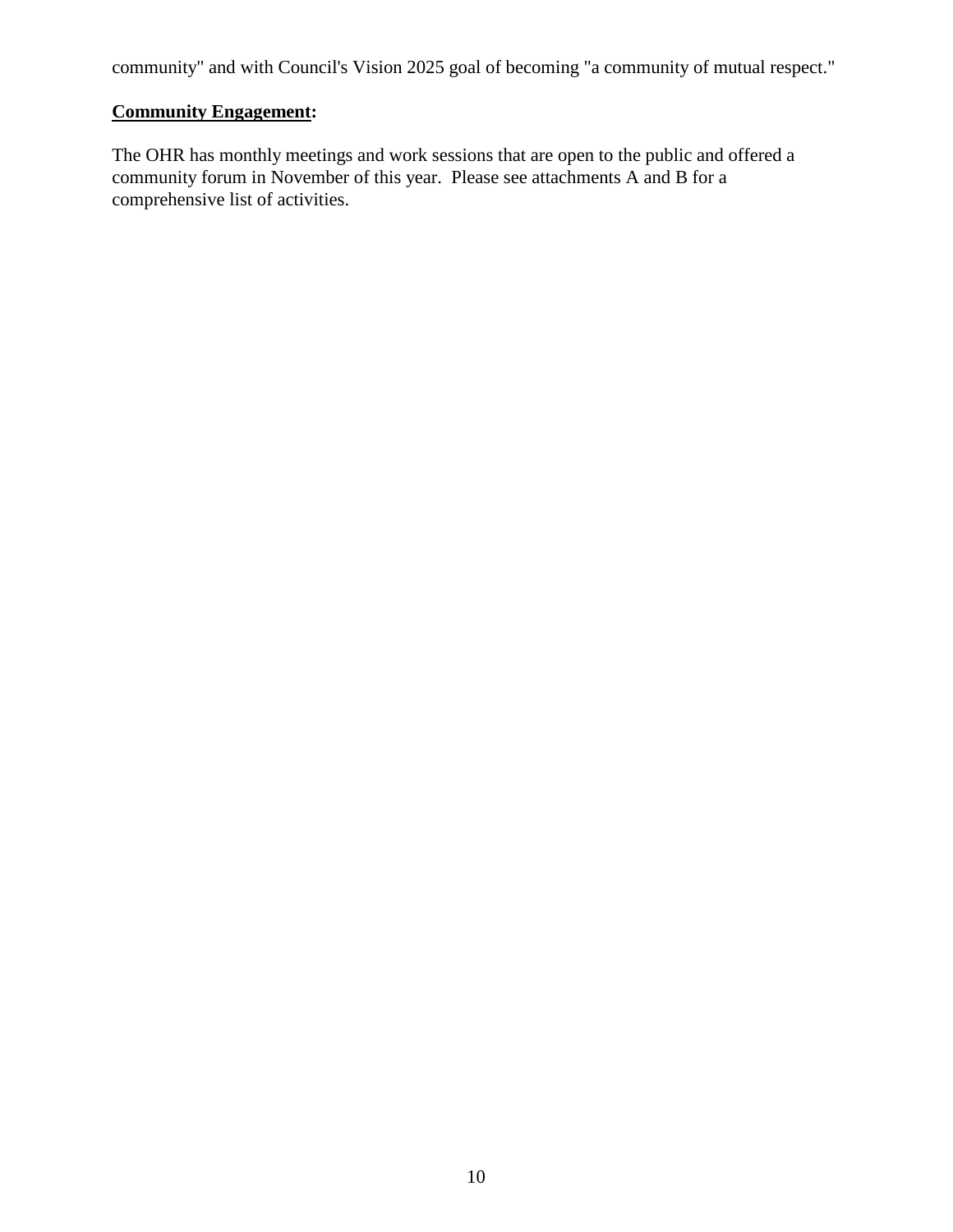## **ATTACHMENT A**

OHR Event to provide awareness, education, and guidance on methods and prevent and eliminate discrimination

|                                | <b>Community Event</b>              |                                           |                  |
|--------------------------------|-------------------------------------|-------------------------------------------|------------------|
| <b>Festivals of Cultures</b>   | African American                    | Art and Public                            |                  |
|                                | <b>Cultural Arts Festival</b>       | Housing                                   |                  |
| <b>Fathers and Family</b>      | <b>Back to School</b>               | Do You Know your                          |                  |
| <b>Community Day</b>           | <b>Backpack Give-away</b>           | <b>Rights Community</b><br>Forum          |                  |
| Juneteenth                     | Vinegar Hill                        |                                           |                  |
| Celebration                    | Monument                            |                                           |                  |
|                                | Discussions with                    |                                           |                  |
|                                | artists Melvin                      |                                           |                  |
|                                | Edwards                             |                                           |                  |
| <b>Ebenezer Baptist</b>        | Cville Pride                        |                                           |                  |
| <b>Church Community</b><br>Day |                                     |                                           |                  |
| A Taste of Ghana               | Cville Sabroso Latin                |                                           |                  |
|                                | Music & Cultural                    |                                           |                  |
|                                | Arts Festival                       |                                           |                  |
|                                | <b>Joint Organizational Meeting</b> |                                           |                  |
| <b>CRHA</b> Resident           | African American                    | Why are we still                          | <b>PHAR</b>      |
| Association                    | <b>Teaching Fellows -</b>           | talking about Race -                      | <b>Board</b>     |
|                                | <b>Curry School</b>                 |                                           | Meeting          |
| <b>NAACP</b> First Baptist     | Can Ferguson                        | Thrive                                    | Woodrow          |
| Church                         | Happen Here -                       |                                           | Wilson           |
|                                | Ebenezer Baptist<br>Church          |                                           | Memorial         |
|                                |                                     |                                           | High<br>Schooled |
| Virginia Organizing            | Leadership                          | <b>Adult ESL English</b>                  |                  |
| Legal Aid Justice              | Charlottesville                     | Class                                     |                  |
| Center                         |                                     |                                           |                  |
| Center for Peace &             | <b>UVA Fralin Art</b>               | Region Ten                                |                  |
| Justice                        | Museum Student                      | <b>Consumer Advisory</b>                  |                  |
|                                | <b>Docent Trainings</b>             | Council                                   |                  |
| <b>Ebenezer Baptist</b>        | <b>UVA Slavery</b>                  | Many Voices, One                          |                  |
| Church                         | Roundtables                         | Community 2nd                             |                  |
|                                |                                     | Annual                                    |                  |
|                                |                                     | Race/Poverty/Social<br>Justice Conference |                  |
|                                | <b>Functions</b>                    |                                           |                  |
| <b>City of Promise</b>         | <b>AATF John Baker</b>              |                                           |                  |
| <b>Community Dinner</b>        | <b>Legacy Dinner</b>                |                                           |                  |
| <b>Forward Adelante</b>        | Las Pasadas                         |                                           |                  |
| <b>Chuck Lewis</b>             |                                     |                                           |                  |
| Diversity Award                |                                     |                                           |                  |
| Reception                      |                                     |                                           |                  |
|                                |                                     |                                           |                  |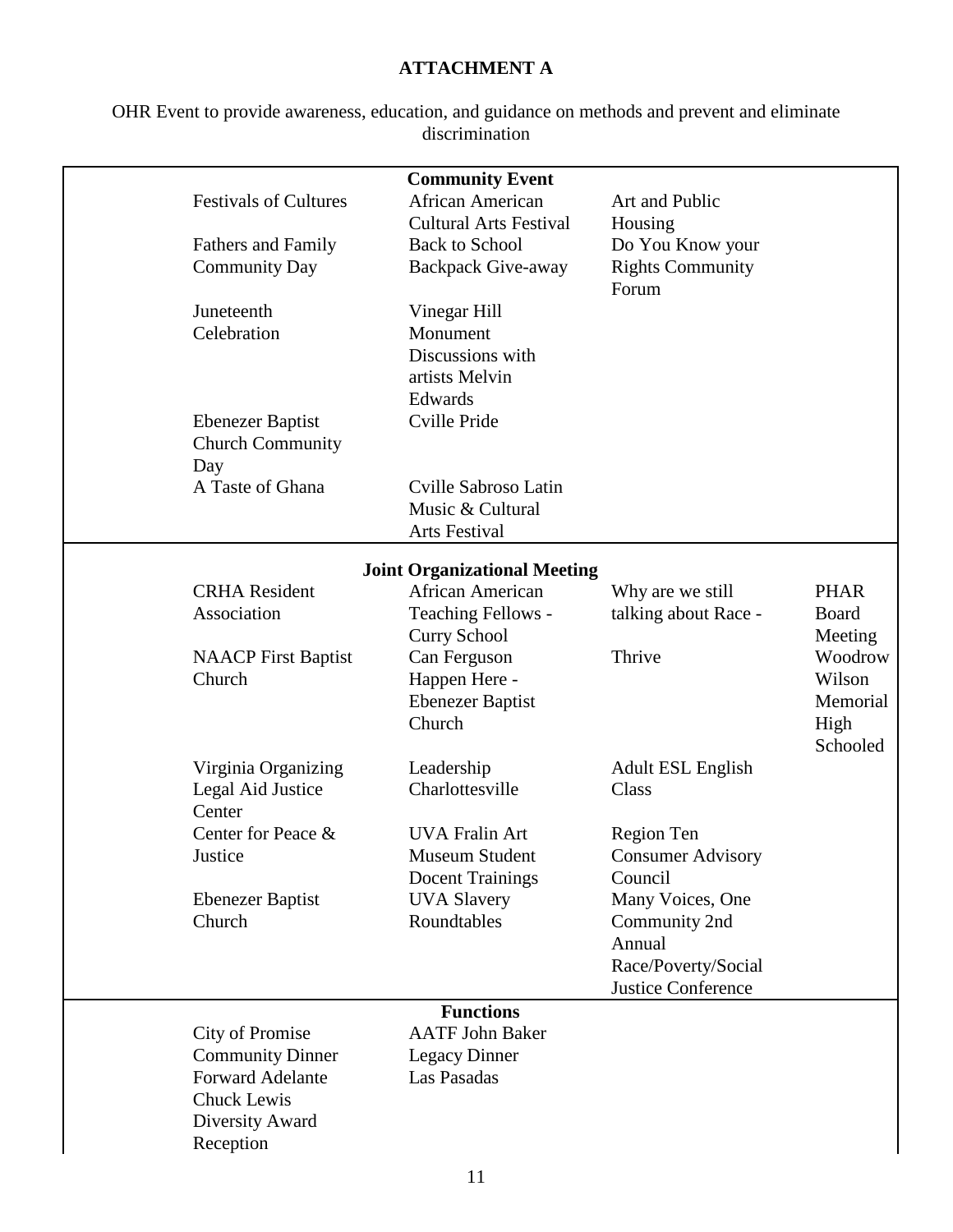African American Cultural Arts Festival Student Scholarship Reception Chamber Minority Business Council 3rd Annual Conference NAACP Freedom Fund Dinner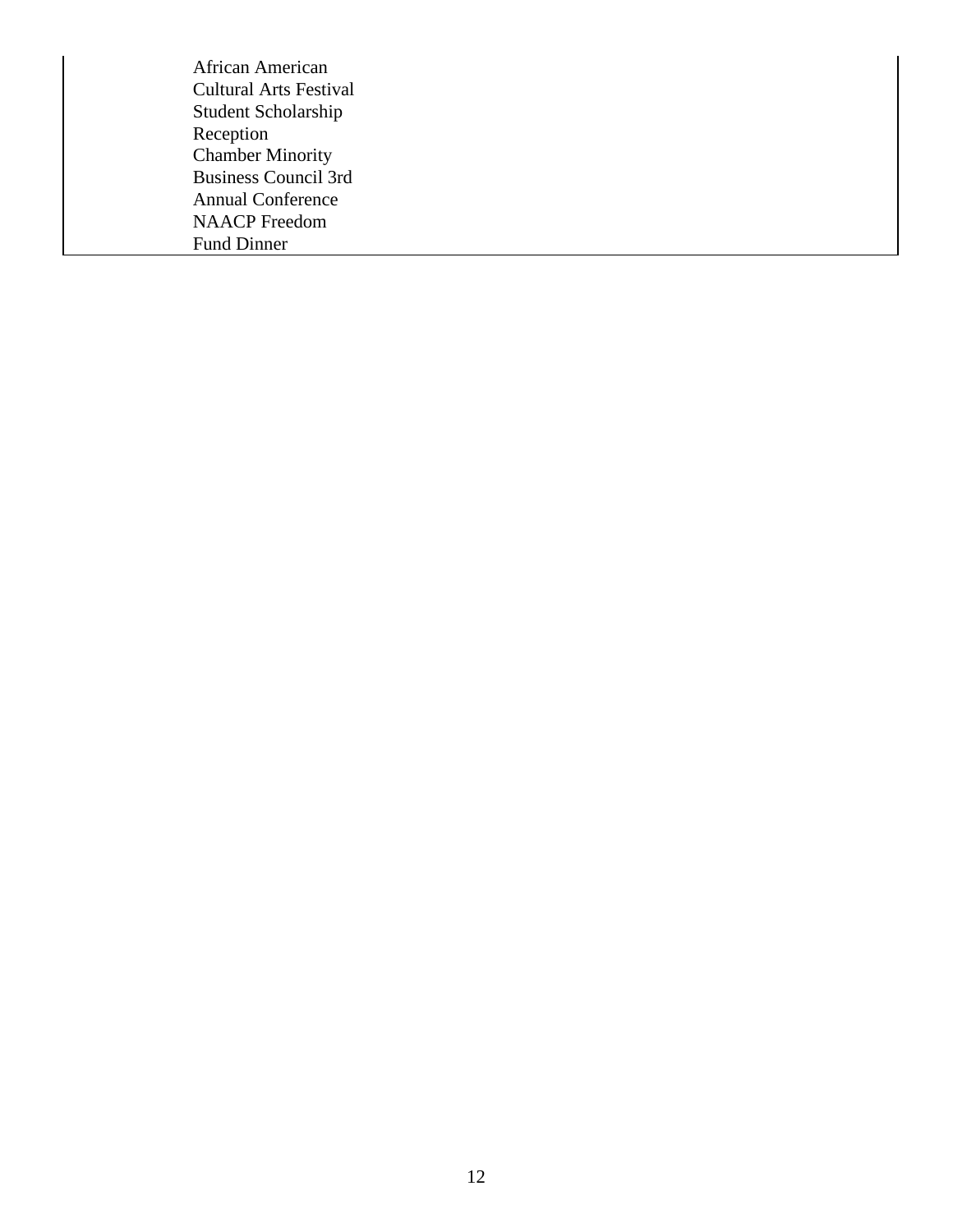## **ATTACHMENT B**

# List of Events and Forums sponsored and/or cosponsored by the OHR/DOR

| <b>Tonsler Park Recreation Center</b><br>Presentation about the Office of Human Rights<br><b>Crescent Halls Community Room</b><br>Presentation about the Office of Human Rights<br>Buford Middle School (AVID program)<br>Presentation about the Office of Human Rights and<br>Fair Housing month activities<br>Presentation about the Office of Human Rights<br><b>NAACP</b> - First Baptist Church West Main<br>St.<br>Mary Williams Center - Jefferson School<br>Presentation about the Office of Human Rights<br><b>West Haven Community Center</b><br>Presentation about the Office of Human Rights<br>Virginia Organizing - Legal Aid Justice<br>Presentation about the Office of Human Rights<br>Center<br><b>Festival of Cultures - Lee Park</b><br>Information table on OHR materials<br>Community Violence Town Hall meeting -<br>Assisted Rev. Edwards with group facilitation and<br>Mt. Zion 1 <sup>st</sup> African Baptist Church<br>follow-up meetings & report to City Council<br>Fathers and Family Community Day -<br>Information table on OHR materials<br><b>Tonsler Park</b><br>Juneteenth Celebration @ PVCC<br>Racial and ethnic history presentation<br>Forward Adelante Chuck Lewis Diversity<br>Latino business community event<br>Award Reception - Paramount Theater<br>Information table on OHR materials<br><b>Ebenezer Baptist Church Community Day</b><br>African American Cultural Arts Festival<br>Collaborative event with Festival Planning Committee<br><b>Student Scholarship Reception - Burley</b><br>Middle School<br>A Taste of Ghana - Burley Middle School<br>Collaborative event with the Festival Planning<br>Committee<br>African American Cultural Arts Festival -<br>Racial and ethnic history presentation<br><b>Washington Park</b><br>African American Teaching Fellows -<br>Racial and ethnic history presentation<br>Bavaro Hall, Curry School of Education<br>Vinegar Hill Monument discussion with<br>DOR event to inform community about the artist's<br>artist Melvin Edwards - Ebenezer Baptist<br>progress<br>Church<br>"Can Ferguson Happen Here" - Ebenezer<br>Assisted Pastor Bates with questions about community<br><b>Baptist Church</b><br>engagement |
|---------------------------------------------------------------------------------------------------------------------------------------------------------------------------------------------------------------------------------------------------------------------------------------------------------------------------------------------------------------------------------------------------------------------------------------------------------------------------------------------------------------------------------------------------------------------------------------------------------------------------------------------------------------------------------------------------------------------------------------------------------------------------------------------------------------------------------------------------------------------------------------------------------------------------------------------------------------------------------------------------------------------------------------------------------------------------------------------------------------------------------------------------------------------------------------------------------------------------------------------------------------------------------------------------------------------------------------------------------------------------------------------------------------------------------------------------------------------------------------------------------------------------------------------------------------------------------------------------------------------------------------------------------------------------------------------------------------------------------------------------------------------------------------------------------------------------------------------------------------------------------------------------------------------------------------------------------------------------------------------------------------------------------------------------------------------------------------------------------------------------------------------------------------------------------------------------------------------------|
|                                                                                                                                                                                                                                                                                                                                                                                                                                                                                                                                                                                                                                                                                                                                                                                                                                                                                                                                                                                                                                                                                                                                                                                                                                                                                                                                                                                                                                                                                                                                                                                                                                                                                                                                                                                                                                                                                                                                                                                                                                                                                                                                                                                                                           |
|                                                                                                                                                                                                                                                                                                                                                                                                                                                                                                                                                                                                                                                                                                                                                                                                                                                                                                                                                                                                                                                                                                                                                                                                                                                                                                                                                                                                                                                                                                                                                                                                                                                                                                                                                                                                                                                                                                                                                                                                                                                                                                                                                                                                                           |
|                                                                                                                                                                                                                                                                                                                                                                                                                                                                                                                                                                                                                                                                                                                                                                                                                                                                                                                                                                                                                                                                                                                                                                                                                                                                                                                                                                                                                                                                                                                                                                                                                                                                                                                                                                                                                                                                                                                                                                                                                                                                                                                                                                                                                           |
|                                                                                                                                                                                                                                                                                                                                                                                                                                                                                                                                                                                                                                                                                                                                                                                                                                                                                                                                                                                                                                                                                                                                                                                                                                                                                                                                                                                                                                                                                                                                                                                                                                                                                                                                                                                                                                                                                                                                                                                                                                                                                                                                                                                                                           |
|                                                                                                                                                                                                                                                                                                                                                                                                                                                                                                                                                                                                                                                                                                                                                                                                                                                                                                                                                                                                                                                                                                                                                                                                                                                                                                                                                                                                                                                                                                                                                                                                                                                                                                                                                                                                                                                                                                                                                                                                                                                                                                                                                                                                                           |
|                                                                                                                                                                                                                                                                                                                                                                                                                                                                                                                                                                                                                                                                                                                                                                                                                                                                                                                                                                                                                                                                                                                                                                                                                                                                                                                                                                                                                                                                                                                                                                                                                                                                                                                                                                                                                                                                                                                                                                                                                                                                                                                                                                                                                           |
|                                                                                                                                                                                                                                                                                                                                                                                                                                                                                                                                                                                                                                                                                                                                                                                                                                                                                                                                                                                                                                                                                                                                                                                                                                                                                                                                                                                                                                                                                                                                                                                                                                                                                                                                                                                                                                                                                                                                                                                                                                                                                                                                                                                                                           |
|                                                                                                                                                                                                                                                                                                                                                                                                                                                                                                                                                                                                                                                                                                                                                                                                                                                                                                                                                                                                                                                                                                                                                                                                                                                                                                                                                                                                                                                                                                                                                                                                                                                                                                                                                                                                                                                                                                                                                                                                                                                                                                                                                                                                                           |
|                                                                                                                                                                                                                                                                                                                                                                                                                                                                                                                                                                                                                                                                                                                                                                                                                                                                                                                                                                                                                                                                                                                                                                                                                                                                                                                                                                                                                                                                                                                                                                                                                                                                                                                                                                                                                                                                                                                                                                                                                                                                                                                                                                                                                           |
|                                                                                                                                                                                                                                                                                                                                                                                                                                                                                                                                                                                                                                                                                                                                                                                                                                                                                                                                                                                                                                                                                                                                                                                                                                                                                                                                                                                                                                                                                                                                                                                                                                                                                                                                                                                                                                                                                                                                                                                                                                                                                                                                                                                                                           |
|                                                                                                                                                                                                                                                                                                                                                                                                                                                                                                                                                                                                                                                                                                                                                                                                                                                                                                                                                                                                                                                                                                                                                                                                                                                                                                                                                                                                                                                                                                                                                                                                                                                                                                                                                                                                                                                                                                                                                                                                                                                                                                                                                                                                                           |
|                                                                                                                                                                                                                                                                                                                                                                                                                                                                                                                                                                                                                                                                                                                                                                                                                                                                                                                                                                                                                                                                                                                                                                                                                                                                                                                                                                                                                                                                                                                                                                                                                                                                                                                                                                                                                                                                                                                                                                                                                                                                                                                                                                                                                           |
|                                                                                                                                                                                                                                                                                                                                                                                                                                                                                                                                                                                                                                                                                                                                                                                                                                                                                                                                                                                                                                                                                                                                                                                                                                                                                                                                                                                                                                                                                                                                                                                                                                                                                                                                                                                                                                                                                                                                                                                                                                                                                                                                                                                                                           |
|                                                                                                                                                                                                                                                                                                                                                                                                                                                                                                                                                                                                                                                                                                                                                                                                                                                                                                                                                                                                                                                                                                                                                                                                                                                                                                                                                                                                                                                                                                                                                                                                                                                                                                                                                                                                                                                                                                                                                                                                                                                                                                                                                                                                                           |
|                                                                                                                                                                                                                                                                                                                                                                                                                                                                                                                                                                                                                                                                                                                                                                                                                                                                                                                                                                                                                                                                                                                                                                                                                                                                                                                                                                                                                                                                                                                                                                                                                                                                                                                                                                                                                                                                                                                                                                                                                                                                                                                                                                                                                           |
|                                                                                                                                                                                                                                                                                                                                                                                                                                                                                                                                                                                                                                                                                                                                                                                                                                                                                                                                                                                                                                                                                                                                                                                                                                                                                                                                                                                                                                                                                                                                                                                                                                                                                                                                                                                                                                                                                                                                                                                                                                                                                                                                                                                                                           |
|                                                                                                                                                                                                                                                                                                                                                                                                                                                                                                                                                                                                                                                                                                                                                                                                                                                                                                                                                                                                                                                                                                                                                                                                                                                                                                                                                                                                                                                                                                                                                                                                                                                                                                                                                                                                                                                                                                                                                                                                                                                                                                                                                                                                                           |
|                                                                                                                                                                                                                                                                                                                                                                                                                                                                                                                                                                                                                                                                                                                                                                                                                                                                                                                                                                                                                                                                                                                                                                                                                                                                                                                                                                                                                                                                                                                                                                                                                                                                                                                                                                                                                                                                                                                                                                                                                                                                                                                                                                                                                           |
|                                                                                                                                                                                                                                                                                                                                                                                                                                                                                                                                                                                                                                                                                                                                                                                                                                                                                                                                                                                                                                                                                                                                                                                                                                                                                                                                                                                                                                                                                                                                                                                                                                                                                                                                                                                                                                                                                                                                                                                                                                                                                                                                                                                                                           |
|                                                                                                                                                                                                                                                                                                                                                                                                                                                                                                                                                                                                                                                                                                                                                                                                                                                                                                                                                                                                                                                                                                                                                                                                                                                                                                                                                                                                                                                                                                                                                                                                                                                                                                                                                                                                                                                                                                                                                                                                                                                                                                                                                                                                                           |
|                                                                                                                                                                                                                                                                                                                                                                                                                                                                                                                                                                                                                                                                                                                                                                                                                                                                                                                                                                                                                                                                                                                                                                                                                                                                                                                                                                                                                                                                                                                                                                                                                                                                                                                                                                                                                                                                                                                                                                                                                                                                                                                                                                                                                           |
| Leadership Charlottesville - City Council<br>Racial and ethnic history presentation<br>Chambers                                                                                                                                                                                                                                                                                                                                                                                                                                                                                                                                                                                                                                                                                                                                                                                                                                                                                                                                                                                                                                                                                                                                                                                                                                                                                                                                                                                                                                                                                                                                                                                                                                                                                                                                                                                                                                                                                                                                                                                                                                                                                                                           |
| University of Virginia Fralin Art Museum<br>Docent training on how to engage the community on                                                                                                                                                                                                                                                                                                                                                                                                                                                                                                                                                                                                                                                                                                                                                                                                                                                                                                                                                                                                                                                                                                                                                                                                                                                                                                                                                                                                                                                                                                                                                                                                                                                                                                                                                                                                                                                                                                                                                                                                                                                                                                                             |
| the museum exhibits<br><b>Student Docent training</b>                                                                                                                                                                                                                                                                                                                                                                                                                                                                                                                                                                                                                                                                                                                                                                                                                                                                                                                                                                                                                                                                                                                                                                                                                                                                                                                                                                                                                                                                                                                                                                                                                                                                                                                                                                                                                                                                                                                                                                                                                                                                                                                                                                     |
| Cville Pride - Lee Park<br>Information table on OHR materials                                                                                                                                                                                                                                                                                                                                                                                                                                                                                                                                                                                                                                                                                                                                                                                                                                                                                                                                                                                                                                                                                                                                                                                                                                                                                                                                                                                                                                                                                                                                                                                                                                                                                                                                                                                                                                                                                                                                                                                                                                                                                                                                                             |
| Chamber Minority Business Council 3rd<br>Annual Conference - Jefferson School<br>Heritage Center                                                                                                                                                                                                                                                                                                                                                                                                                                                                                                                                                                                                                                                                                                                                                                                                                                                                                                                                                                                                                                                                                                                                                                                                                                                                                                                                                                                                                                                                                                                                                                                                                                                                                                                                                                                                                                                                                                                                                                                                                                                                                                                          |
| <b>NAACP</b> Freedom Fund Dinner -<br>Annual fund raiser for NAACP<br>Doubletree                                                                                                                                                                                                                                                                                                                                                                                                                                                                                                                                                                                                                                                                                                                                                                                                                                                                                                                                                                                                                                                                                                                                                                                                                                                                                                                                                                                                                                                                                                                                                                                                                                                                                                                                                                                                                                                                                                                                                                                                                                                                                                                                          |
| University of Virginia Slavery Roundtables<br>Community event organized by UVA Slavery                                                                                                                                                                                                                                                                                                                                                                                                                                                                                                                                                                                                                                                                                                                                                                                                                                                                                                                                                                                                                                                                                                                                                                                                                                                                                                                                                                                                                                                                                                                                                                                                                                                                                                                                                                                                                                                                                                                                                                                                                                                                                                                                    |